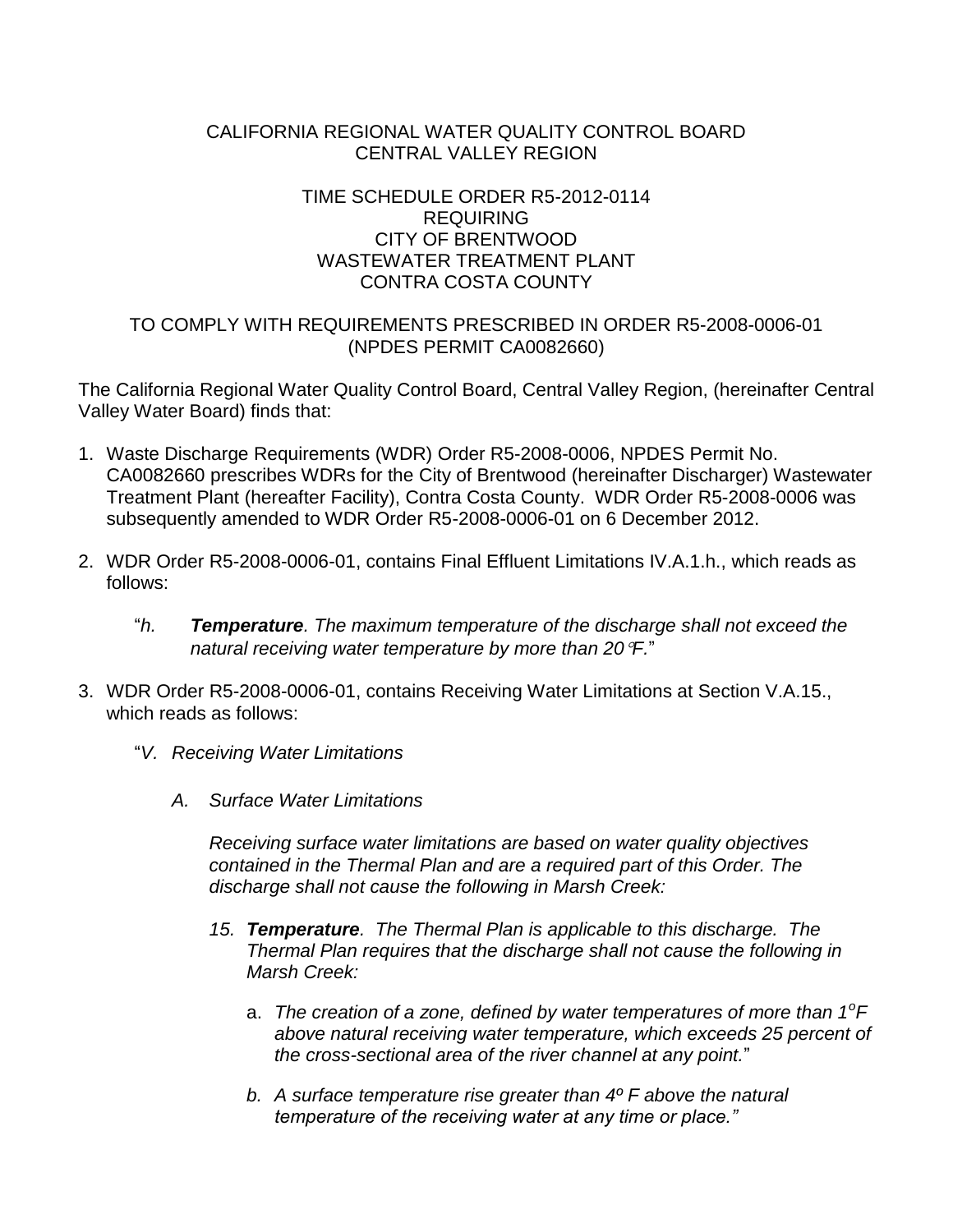- 4. The State Water Resources Control Board adopted a *Water Quality Control Plan for Control of Temperature in the Coastal and Interstate Water and Enclosed Bays and Estuaries of California* (Thermal Plan) on 18 May 1972, and amended this plan on 18 September 1975. This plan contains temperature objectives for surface waters, including estuaries. The Thermal Plan specifically includes the Sacramento-San Joaquin Delta within the definition of an estuary. The Facility discharges treated wastewater to Marsh Creek, within the legal boundary of the Delta as defined by Section 12220 of the California Water Code, thus the Thermal Plan requirements for discharges to estuaries are applicable to this discharge. The effluent limitations and receiving water limitations described in Findings 2 and 3 implement the Thermal Plan.
- 5. At the time WDR Order R5-2008-0006 was adopted, the Discharger was unable to immediately comply with the temperature effluent limitations and receiving water limitations, therefore, the Central Valley Water Board adopted Cease and Desist Order (CDO) R5-2008-0007 that provided a compliance schedule with compliance required by 25 January 2013.

#### **Need for Time Schedule and Legal Basis**

6. The Thermal Plan provides a general water quality provision where Regional Water Boards may, in accordance with Section 316(a) of the Federal Water Pollution Control Act of 1972, and subsequent federal regulations including 40 CFR 122, grant an exception to Specific Water Quality Objectives in the Thermal Plan. The Discharger's compliance strategy for meeting the Thermal Plan requirements has been to meet the requirements for a Thermal Plan Exception, which would result in a modification of the temperature effluent limitations and receiving water limitations such that the Facility could comply.

During the term of WDR Order R5-2008-0006-01, the Discharger developed a temperature study titled, "Thermal Plan Exception Justification for the City of Brentwood Wastewater Treatment Plant" (January 2010). The Thermal Plan Exception Justification report was submitted to the National Oceanic and Atmospheric Administration (NOAA) National Marine Fisheries Service (NMFS) and the United States Fish and Wildlife Service (USFWS) for review. Approval of the proposed Thermal Plan exception was provided by NMFS on 19 August 2011. USFWS required further investigation and information from the Discharger. The Discharger is working with USFWS staff on a process and time frame to provide the necessary information. Therefore, this Order includes a time schedule to evaluate and implement the proposed alternatives to comply with the Thermal Plan by **31 December 2015**.

## **Mandatory Minimum Penalties**

7. California Water Code (CWC) sections 13385(h) and (i) require the Central Valley Water Board to impose mandatory minimum penalties (MMPs) upon dischargers that violate certain effluent limitations. CWC section 13385(j)(3) exempts the discharge from MMPs "*where the waste discharge is in compliance with either a cease and desist order issued pursuant to Section 13301 or a time schedule order issued pursuant to Section 13300 or 13308, if all the*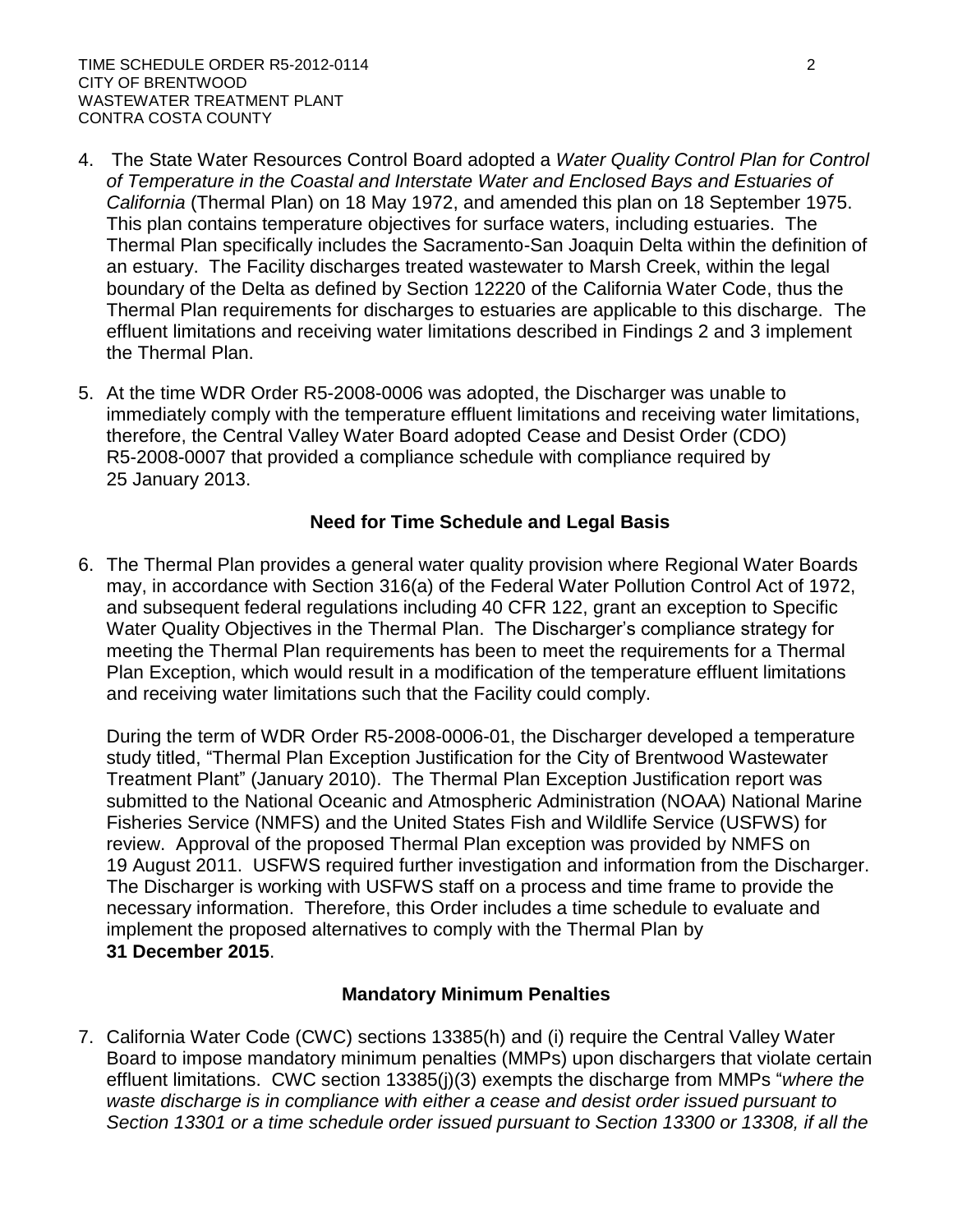[specified] *requirements are met...for the purposes of this subdivision, the time schedule may not exceed five years in length...*".

- 8. Per the requirements of CWC section 13385(j)(3), the Central Valley Water Board finds that:
	- a. This Order specifies the actions that the Discharger is required to take in order to correct the violations that would otherwise be subject to CWC sections 13385(h) and (i).
	- b. The Discharger has stated that two years is necessary to allow the time to evaluate and implement the proposed alternatives to comply with the temperature effluent limitations. The Discharger is proposing alternative site-specific temperature effluent and receiving water limitations that would be more applicable to the segments of the receiving water downstream of the discharge (i.e. lower zone of Marsh Creek). The Discharger is working with USFWS staff on a process and time frame to provide necessary information to adequately address thermal impacts to *Hypomesus transpacificus* (delta smelt), which would allow USFWS staff to support the Discharger's proposed Thermal Plan Exception.
	- c. This Order establishes a time schedule to bring the waste discharge into compliance with the effluent limitations that is as short as possible, taking into account the technological, operational, and economic factors that affect the design, development, and implementation of the control measures that are necessary to comply with the effluent limitations.
- 9. Compliance with this Order exempts the Discharger from MMPs for violations of the final effluent limitations for temperature required in WDR Order R5-2008-0006-01, as described in Finding 2, from 6 December 2012 (the adoption date of this Order) until 31 December 2015. The Discharger has previously been protected from MMPs for violations of the temperature effluent limitations.
- 10.The final effluent limitations for temperature became applicable to the waste discharge on the effective date of WDR Order R5-2008-0006 (15 March 2008). CDO R5-2008-0007 provided protection from MMP's from 15 March 2008 to 6 December 2012 for violations of effluent limitations for temperature.
- 11.By statute, a Cease and Desist Order or Time Schedule Order may provide protection from MMP's for no more than five years, except as provided in CWC section 13385(j)(3)(C)(ii).
- 12.Per the requirements of 13385(j)(3)(C)(ii)(II) following a public hearing, and upon a showing that the Discharger is making diligent progress toward bringing the waste discharge into compliance with the effluent limitation, the Central Valley Water Board may extend the time schedule for up to an additional five years, if the Discharger demonstrates that the additional time is necessary to comply with the effluent limitation. In accordance with CWC Section 13385(j)(3)(C)(ii)(lI) the total length of the compliance schedules is less than ten years. The Central Valley Water Board finds, as described in previous findings in this Order, that the Discharger has demonstrated due diligence and is making diligent progress to bring the waste discharge into compliance with final effluent limitations for temperature in WDR Order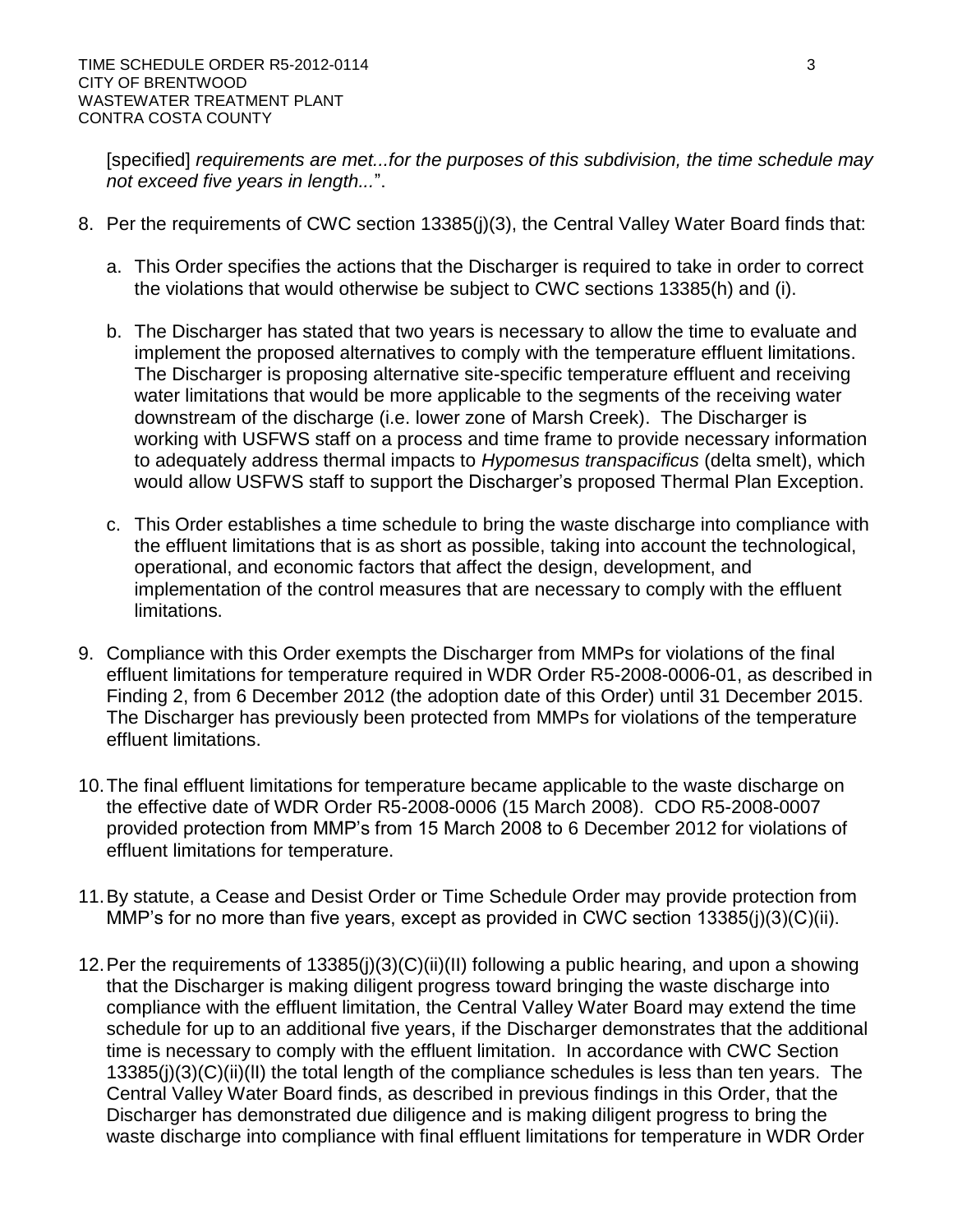R5-2008-0006-01. The Discharger needs to provide additional information required by USFWS on the Thermal Plan Exception analysis to address the proposed temperature effects of the discharge on delta smelt before a Thermal Plan exception can be allowed. Therefore, the Discharger needs additional time to comply with the final effluent limitations.

- 13.If an interim effluent limit contained in this Order is exceeded, then the Discharger is subject to MMPs for that particular exceedance as it will no longer meet the exemption in CWC Section 13385(j)(3).
- 14.In accordance with CWC section 13385(j)(3), the total length of protection from MMPs for the temperature effluent limit does not exceed ten years from the date the effluent limit became applicable to the waste discharge.
- 15.This Order provides a time schedule for completing the actions necessary to ensure compliance with the final effluent limitations for temperature contained in WDR Order R5-2008-0006-01. Since the time schedule for completion of actions necessary to bring the waste discharge into compliance exceeds one year, this Order includes interim effluent limitations and interim requirements and dates for their achievement.
- 16.This Order includes interim effluent limitations for temperature based on the Discharger's proposed alternative effluent and receiving water limitations, which are described in the Thermal Plan Exception Justification report submitted on January 2010.
- 17.The Central Valley Water Board finds that the Discharger can maintain compliance with the interim effluent limitations included in this Order. Interim effluent limitations are established when compliance with the final effluent limitations cannot be achieved by the existing Facility. Discharge of constituents in concentrations in excess of the final effluent limitations, but in compliance with the interim effluent limitations, can significantly degrade water quality and adversely affect the beneficial uses of the receiving stream on a long-term basis. The interim effluent limitations, however, establish an enforceable ceiling concentration until compliance with the final effluent limitation can be achieved.

## **Other Regulatory Requirements**

- 18.CWC section 13300 states: "*Whenever a regional board finds that a discharge of waste is taking place or threatening to take place that violates or will violate requirements prescribed by the regional board, or the state board, or that the waste collection, treatment, or disposal*  facilities of a discharger are approaching capacity, the board may require the discharger to *submit for approval of the board, with such modifications as it may deem necessary, a detailed time schedule of specific actions the discharger shall take in order to correct or prevent a violation of requirements*."
- 19.CWC section 13267 states in part: *In conducting an investigation specified in subdivision (a), the regional board may require that any person who has discharged, discharges, or is suspected of having discharged or discharging, or who proposes to discharge waste within*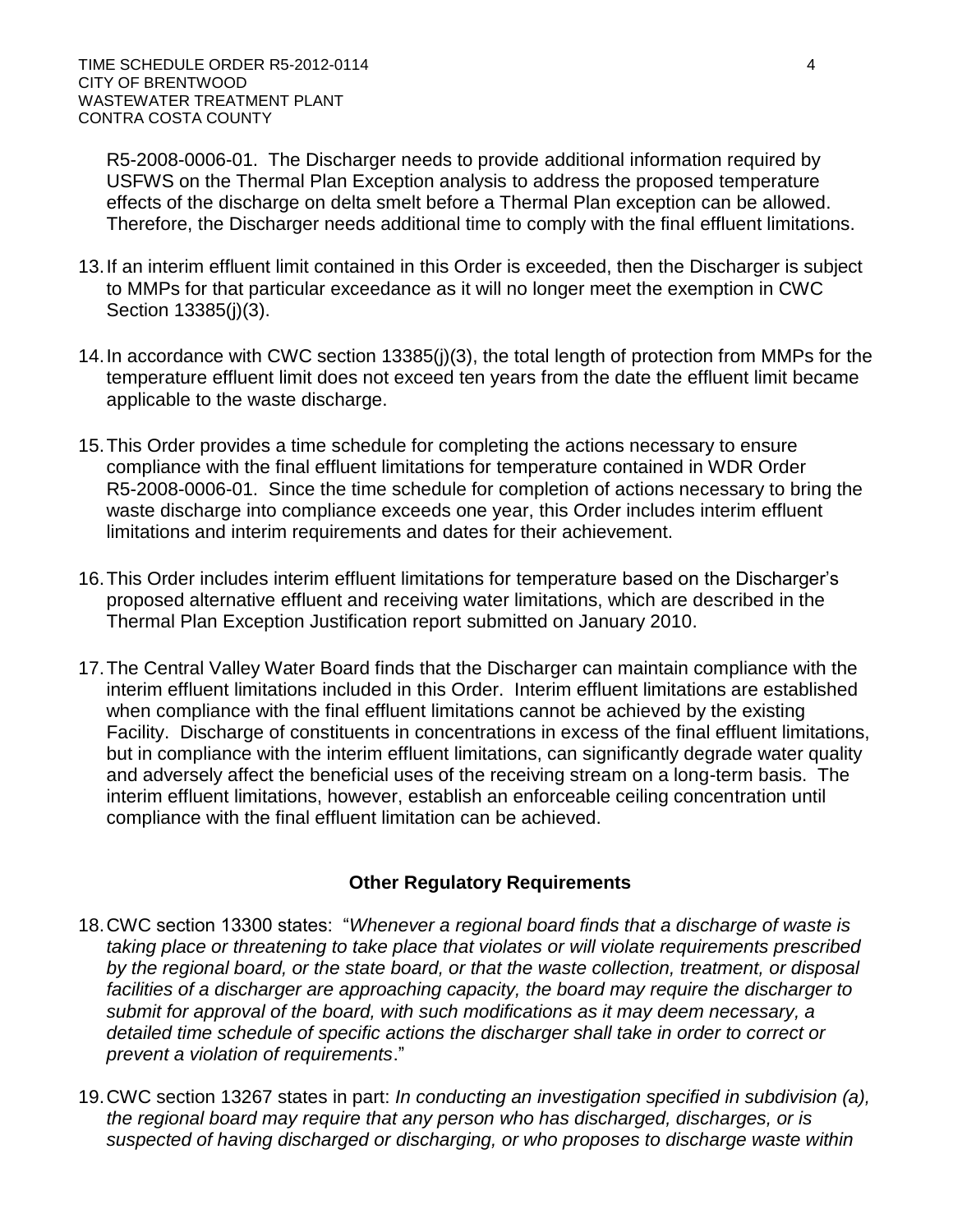*its region, or any citizen or domiciliary, or political agency or entity of this state who has discharged, discharges, or is suspected of having discharged or discharging, or who proposes to discharge, waste outside of its region that could affect the quality of waters within its region shall furnish, under penalty of perjury, technical or monitoring program reports which the regional board requires. The burden, including costs, of these reports shall bear a reasonable relationship to the need for the report and the benefits to be obtained from the reports. In requiring those reports, the regional board shall provide the person with a written explanation with regard to the need for the reports, and shall identify the evidence that supports requiring that person to provide the reports*.

- 20.The Discharger owns and operates the wastewater treatment facility which is subject to this Order. The technical and monitoring reports required by this Order are necessary to determine compliance with the WDRs and with this Order.
- 21.Issuance of this Order is exempt from the provisions of the California Environmental Quality Act (Pub. Resources Code, § 21000 et seq.) ("CEQA") pursuant to CWC section 13389, since the adoption or modification of a NPDES permit for an existing source is statutorily exempt and this Order only serves to implement a NPDES permit. (*Pacific Water Conditioning Ass'n, Inc. v. City Council of City of Riverside* (1977) 73 Cal.App.3d 546, 555-556.).
- 22.On 6 December 2012, in Rancho Cordova, California, after due notice to the Discharger and all other affected persons, the Central Valley Water Board conducted a public hearing at which evidence was received to consider this Time Schedule Order under CWC section 133301 to establish a time schedule to achieve compliance with waste discharge requirements.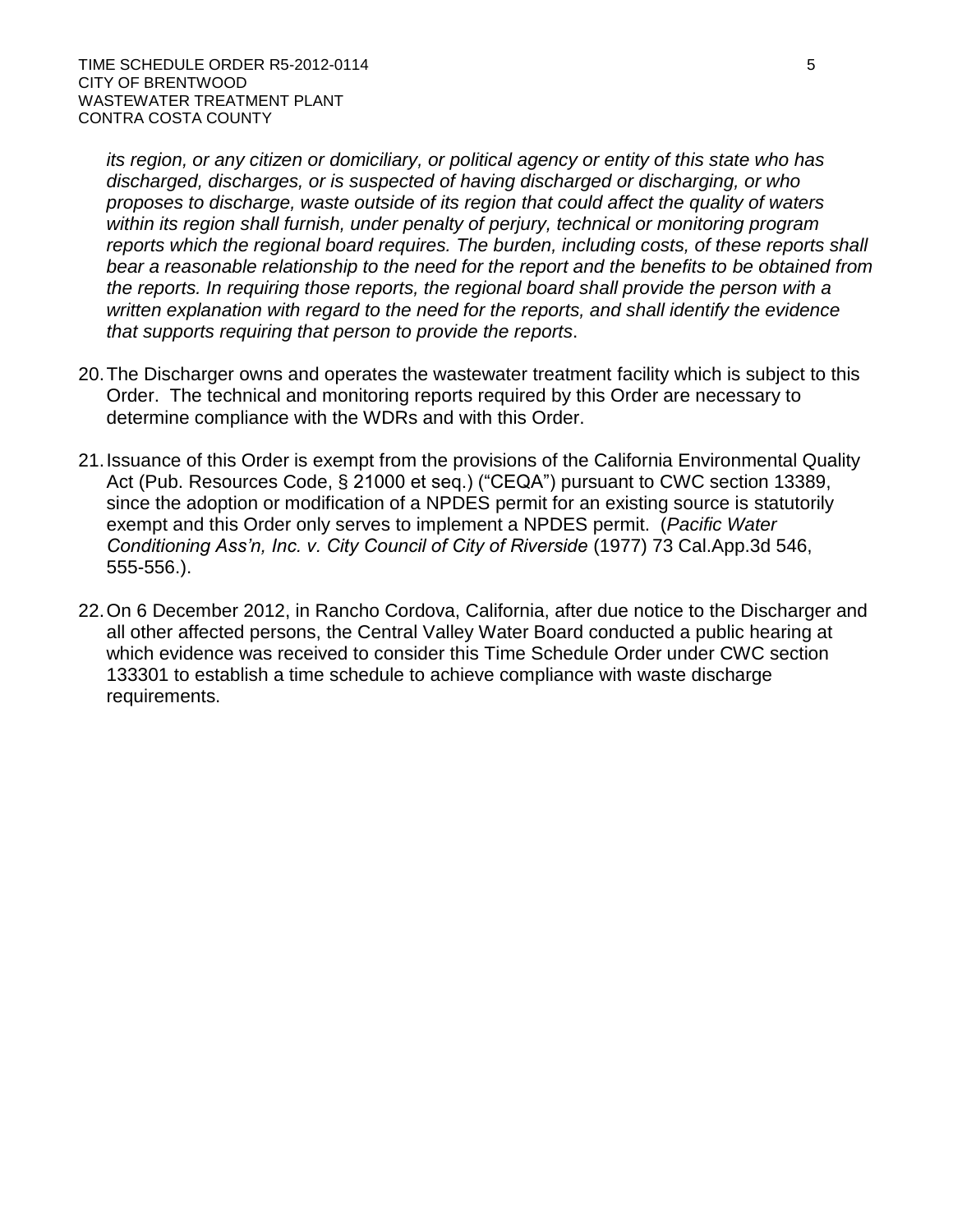#### **IT IS HEREBY ORDERED THAT:**

- 1. Cease and Desist Order R5-2008-0007 is rescinded upon the effective date of this Order except for enforcement purposes.
- 2. Pursuant to CWC Section 13300, the Discharger shall comply with the following time schedule to comply with the final effluent limitations for temperature by **31 December 2015**.

| <b>TASK</b>                                                                                                                                                                                                                                                                                                                                                                                                                                                                                                                                    | <b>COMPLIANCE DATE</b>                   |
|------------------------------------------------------------------------------------------------------------------------------------------------------------------------------------------------------------------------------------------------------------------------------------------------------------------------------------------------------------------------------------------------------------------------------------------------------------------------------------------------------------------------------------------------|------------------------------------------|
| <b>Submit Annual Progress Reports.</b> The annual progress reports shall<br>document the steps taken to comply with the final effluent and receiving<br>water limits for temperature and with this Order.                                                                                                                                                                                                                                                                                                                                      | 1 September 2013 and<br>1 September 2014 |
| Submit Updated Thermal Plan Exception Report and Request for<br>Thermal Plan Exception. The Updated Thermal Plan Exception Report<br>shall include the USFWS requested information (e.g., analysis of critical<br>habitat for the delta smelt in Marsh Creek and proposed temperature<br>discharge impacts to delta smelt), and shall include the USFWS<br>response/comments to the Updated Thermal Plan Exception Report. The<br>Discharger shall also submit a request for a Thermal Plan exception and<br>modification of its NPDES permit. | 7 December 2014                          |
| Submit Report Demonstrating Compliance with the Final Effluent<br><b>Limitations for Temperature</b>                                                                                                                                                                                                                                                                                                                                                                                                                                           | <b>31 December 2015</b>                  |

3. The following interim effluent limitations for temperature shall be effective upon adoption of this Order. The Discharger shall maintain compliance with the following interim effluent limitations through **31 December 2015**.

Interim Effluent Limitations – Discharge to Marsh Creek – Monitoring Location EFF-001

The maximum temperature of the discharge shall not exceed the natural receiving water temperature as measured at RSW-001 monitoring location by more than  $20^{\circ}F$ from 1 February through 30 November, or 24°F from 1 December through 31 January.

4. Any person signing a document submitted under this Order shall make the following certification:

*"I certify under penalty of law that I have personally examined and am familiar with the information submitted in this document and all attachments and that, based on my knowledge and on my inquiry of those individuals immediately responsible for obtaining the information, I believe that the information is true, accurate, and complete. I am aware that there are significant penalties for submitting false information, including the possibility of fine and imprisonment."*